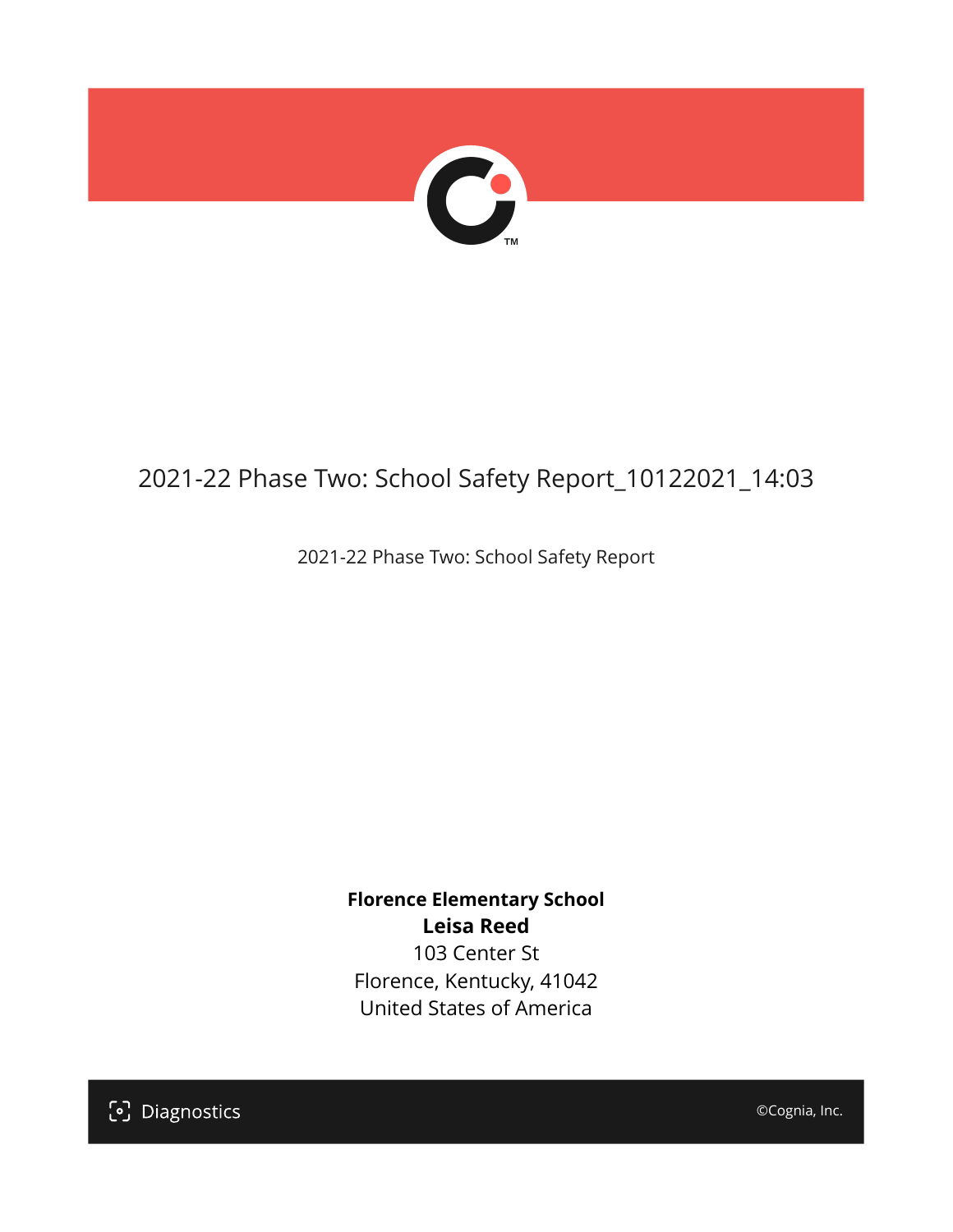2021-22 Phase Two: School Safety Report - 2021-22 Phase Two: School Safety Report\_10122021\_14:03 - Generated on 05/20/2022 Florence Elementary School

#### **Table of Contents**

| 2021-22 Phase Two: School Safety Report |  |
|-----------------------------------------|--|
|                                         |  |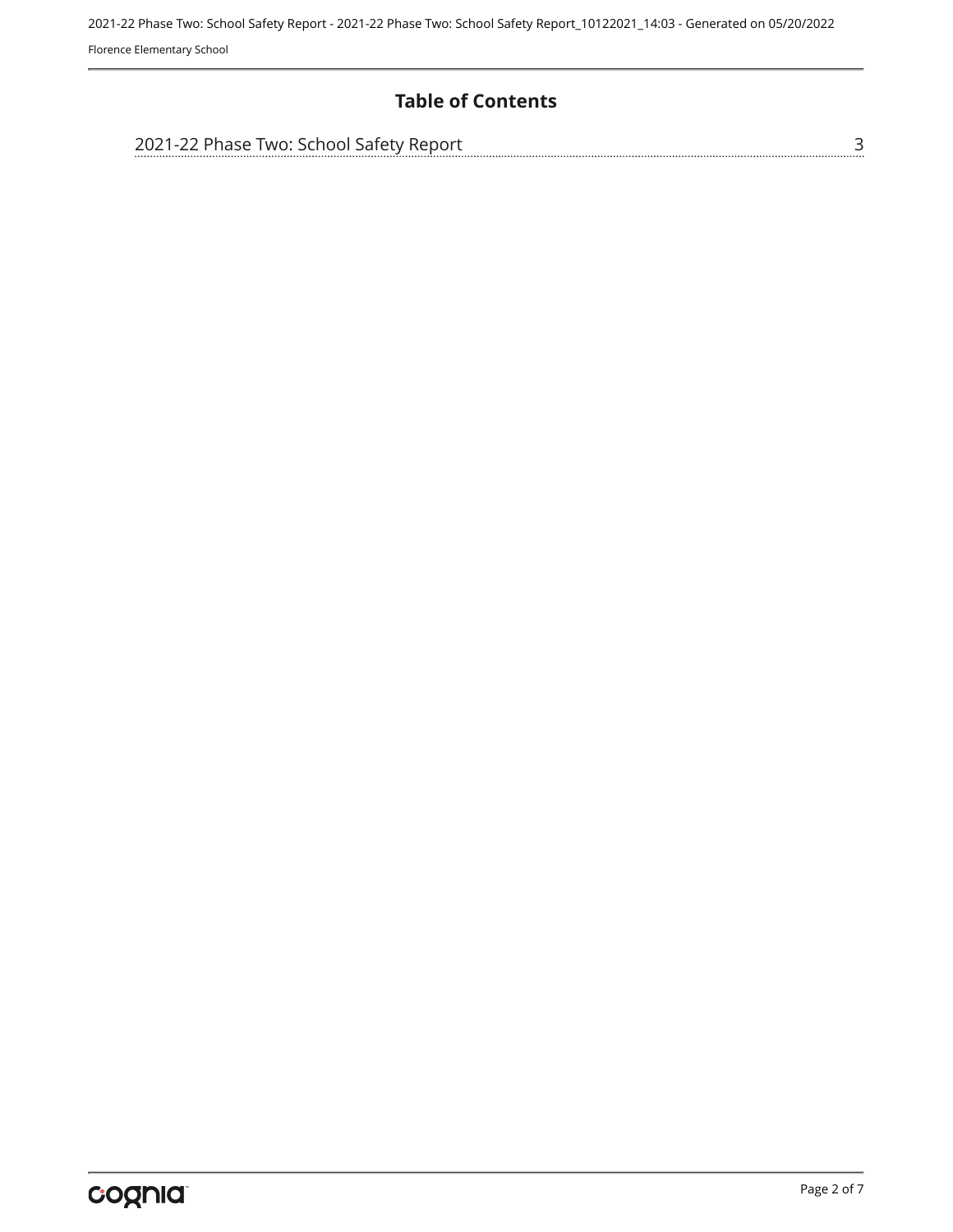### <span id="page-2-0"></span>**2021-22 Phase Two: School Safety Report**

School Safety Report

Pursuant to KRS 158.162, the local board of education shall require the school council or, if none exists, the principal in each school to adopt an emergency plan that must be utilized in case of fire, severe weather, earthquake, or a building lockdown and that: establishes evacuation routes; identifies the best available severe weather zones; develops earthquake protocols for students; and, develops and adheres to practices controlling access to the school building. The emergency plan shall be annually reviewed by the council, principal, and first responders and revised as needed.

In addition to the emergency plan requirements in KRS 158.162, KRS 158.164 requires the local board of education to direct the school council or, if none exists, the principal in each school to establish procedures to perform a building lockdown and to invite local law enforcement to assist in establishing lockdown procedures.

KRS 158.162 also requires the emergency plan be discussed with all school staff prior to the first instructional day of the school year and provided, along with a diagram of the facility, to appropriate first responders. Further, the principal in each school shall conduct, at a minimum, the following emergency response drills within the first 30 instructional days of the school year and again during the month of January: one severe weather drill, one earthquake drill, and one lockdown drill. In addition, required fire drills shall be conducted according to administrative regulations promulgated by the Department of Housing, Buildings and Construction.

Questions Related to the Adoption and Implementation of the Emergency Plan 1. Has the school council or, where applicable, principal adopted an emergency plan in accordance with local board policy and in compliance with the specifications in KRS 158.162(3)?

*If the answer is "no", please explain in the comment box. Please note that Senate Bill 1 (2019) and Senate Bill 8 (2020) amended KRS 158.162(3)(d) to require, for example, classroom doors remain closed and locked during instructional time (with limited exceptions) as well as classroom doors with windows be equipped with material to quickly cover the window during a building lockdown. Schools are encouraged to comply with these changes as soon as practicable but, if needed, have until July 1, 2022 to fully implement. Accordingly, failure to comply with KRS 158.162(3)(d), as amended, should not be reported herein until the 2022-2023 school year and beyond.*

#### Yes

2. Has the school provided local first responders with a copy of the school's emergency plan along with a diagram of the school as required by KRS 158.162(2)(b)?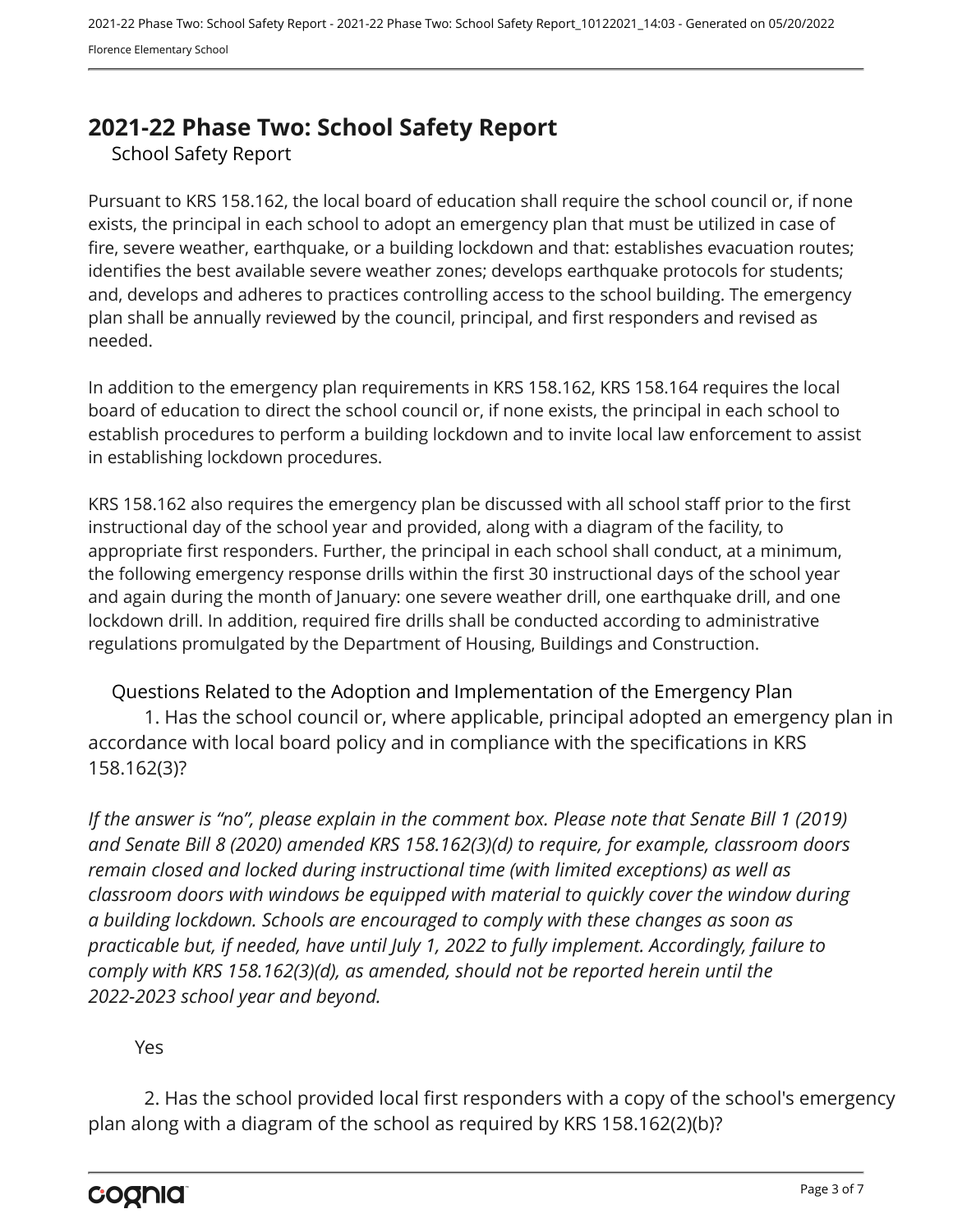*If the answer is "no", please explain in the comment box.*

Yes

3. Has the school posted primary and secondary evacuation routes in each room by any doorway used for evacuation as required by KRS 158.162(3)(a)?

*If the answer is "no", please explain in the comment box.*

Yes

4. Has the school posted the location of severe weather safe zones in each room as required by KRS 158.162(3)(b)?

*If the answer is "no", please explain in the comment box.*

Yes

5. Have practices for students to follow during an earthquake been developed as required by KRS 158.162(3)(c)?

*If the answer is "no", please explain in the comment box.*

Yes

6. Are practices in place to control access to the school building, including but not limited to controlling outside access to exterior doors during the school day; controlling the main entrance of the school with electronically locking doors, a camera, and an intercom system; controlling access to individual classrooms; requiring classroom doors to remain closed and locked during instructional time (with limited exceptions outlined in statute); requiring classroom doors with windows to be equipped with material to quickly cover the windows during a lockdown; requiring all visitors to report to the front office of the building, provide valid identification, and state the purpose of the visit; and providing a visitor's badge to be visibly displayed on a visitor's outer garment as required by KRS 158.162(3)(d)?

*If the answer is "no", please explain in the comment box.*

Yes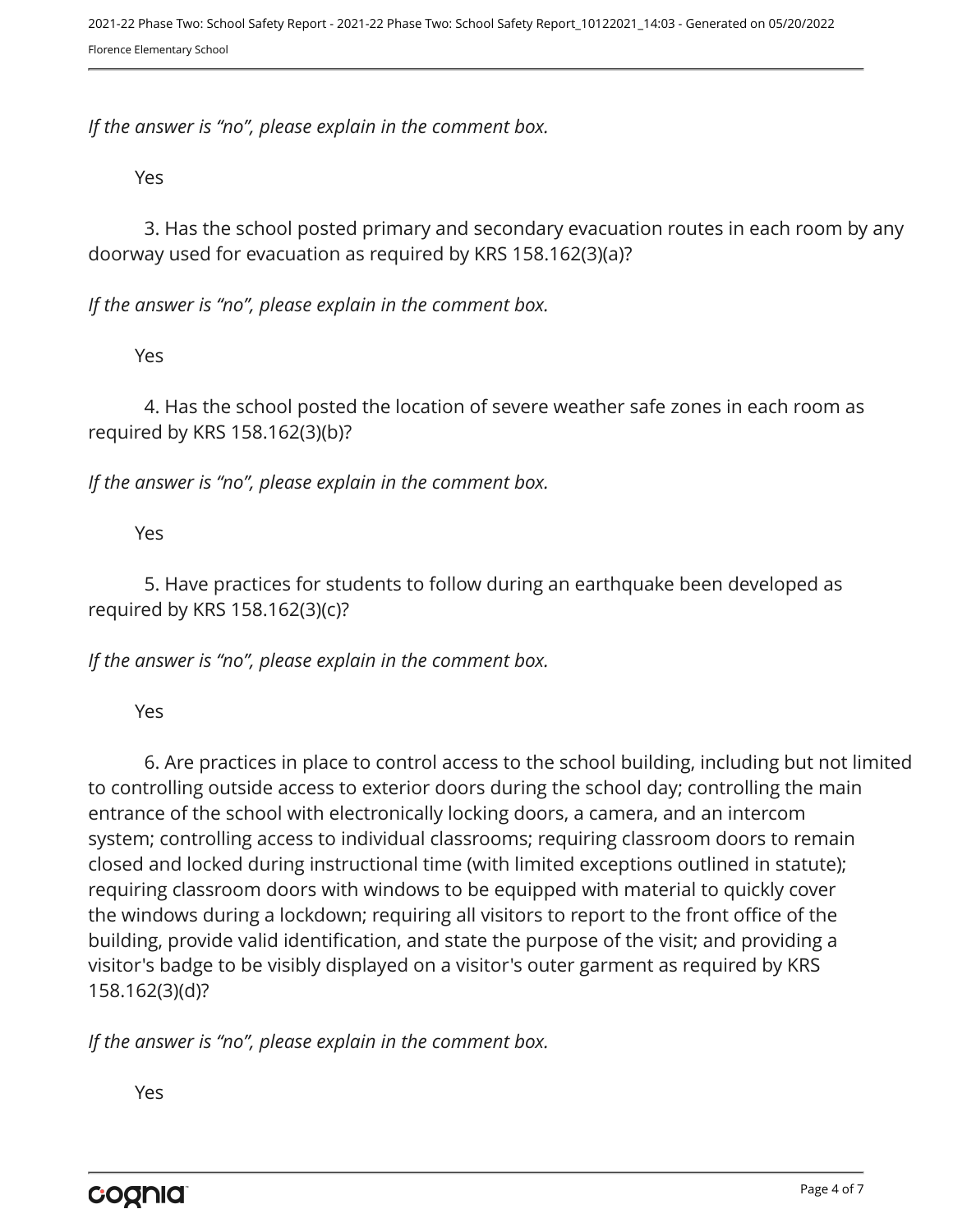7. Was the school's emergency plan reviewed following the end of the prior school year by the school council, principal, and first responders and revised as needed as required by KRS 158.162(2)(c)?

*Please provide the most recent date of review/revision of the school's emergency plan in the comment box. If the answer is "no", please explain in the comment box.* 

Yes, 10/12/21

8. Did the principal discuss the emergency plan with **all** school staff prior to the first instructional day of the current school year and appropriately document the time and date of such discussion as required by KRS 158.162(2)(d)?

*Please provide the date the school completed this discussion in the comment box. If the answer is "no", please explain in the comment box.*

Yes, 8/9/21

9. During the first 30 instructional days of the current school year, did the principal conduct at least one severe weather drill, one earthquake drill, and one lockdown drill as required by KRS 158.162(5)?

*If the answer is "no", please explain in the comment box.*

Yes

10. During the month of January during the prior school year, did the principal conduct at least one severe weather drill, one earthquake drill, and one lockdown drill as required by KRS 158.162(5)?

*If the answer is "no", please explain in the comment box.*

Yes

11. Over the immediately preceding twelve months, did the principal conduct fire drills in accordance with administrative regulations promulgated by the Department of Housing, Buildings and Construction as required by KRS 158.162(5)?

*If the school did NOT meet the requirement, respond "no" and please explain further in the comment box.* 

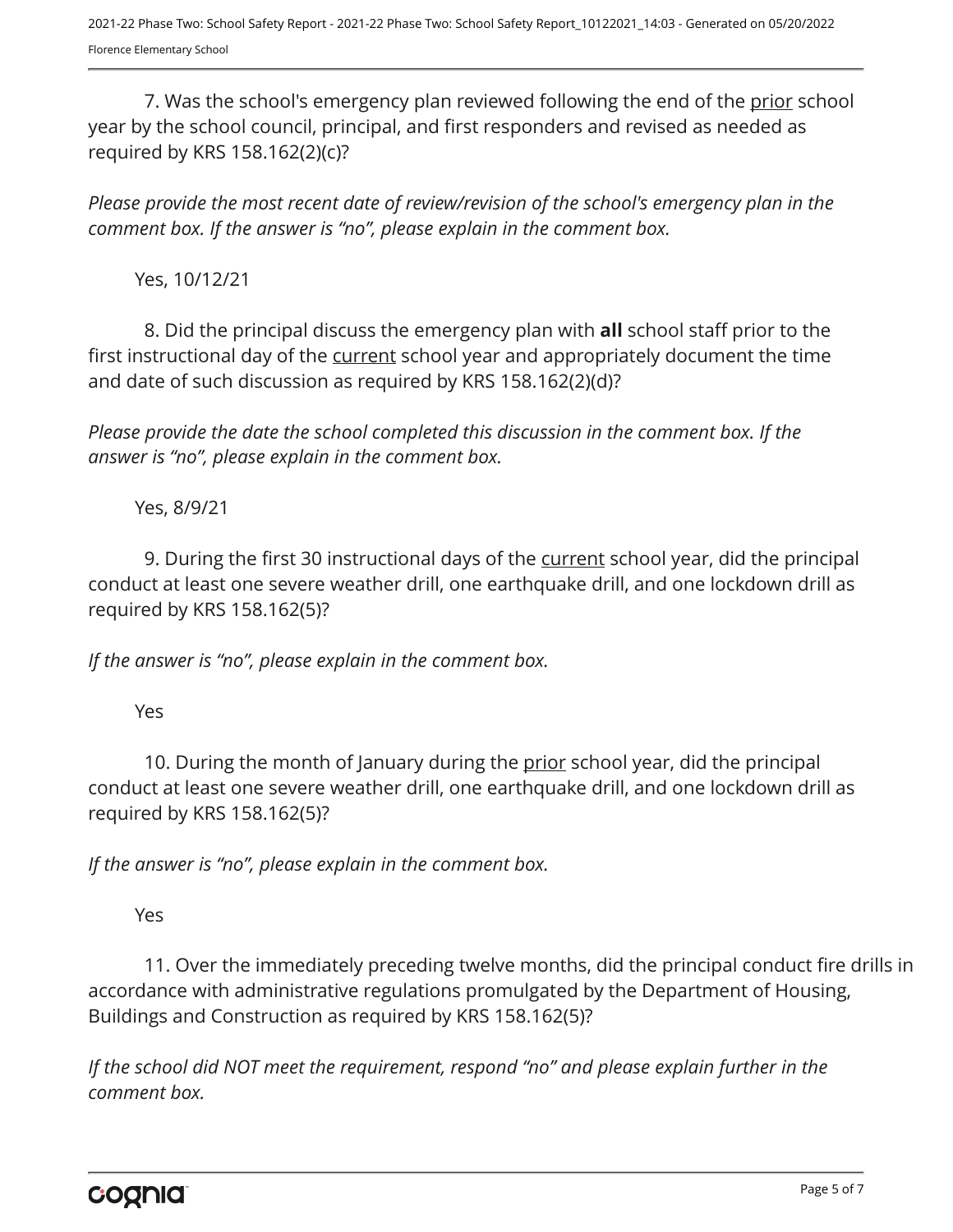2021-22 Phase Two: School Safety Report - 2021-22 Phase Two: School Safety Report\_10122021\_14:03 - Generated on 05/20/2022 Florence Elementary School

#### Yes